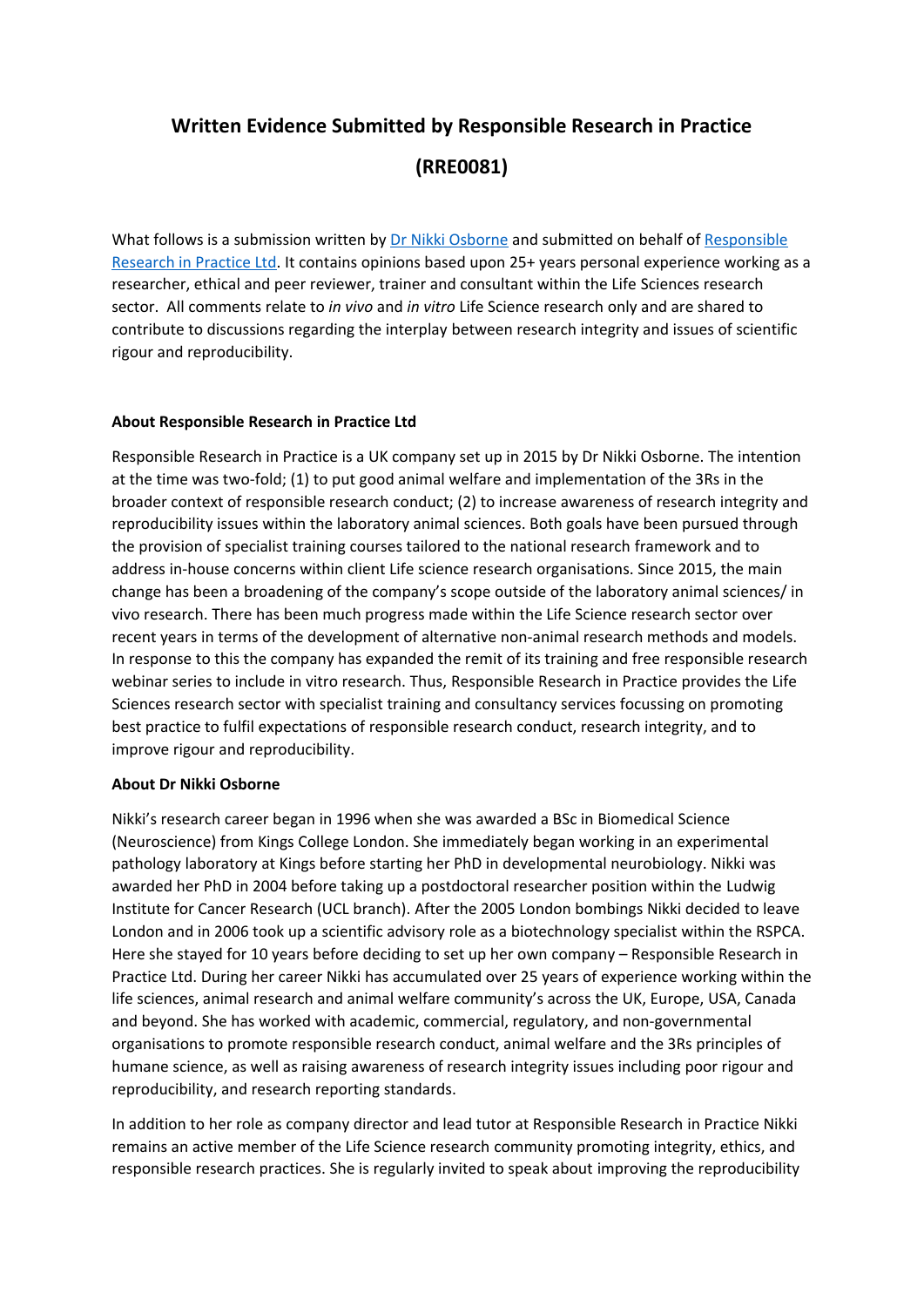of preclinical and animal research. Most recently this has included talks at the 11th World Congress on Alternatives and Animal use in the life sciences and Annual Conference of the Australian and New Zealand Laboratory Animal Association (ANZLAA). Nikki also remains an active member of two Animal Welfare and Ethical Review Bodies (AWERBS) here in the UK and is involved with several 3Rs committees including that of the ISTT (International Society of Transgenic Technologies). She is also a member of COPE (Committee on Publication Ethics), and an advisor to UKRIO (UK Research Integrity Office) on animal research topics.

# **Examples of efforts to improve research integrity and reproducibility**

- Responsible Research in Practice is unique in the range of specialist professional training courses it offers focussing on '[Responsible](https://www.responsibleresearchinpractice.co.uk/responsible-animal-research-training/) [Animal](https://www.responsibleresearchinpractice.co.uk/responsible-animal-research-training/) [Research'](https://www.responsibleresearchinpractice.co.uk/responsible-animal-research-training/), ['Improving](https://www.responsibleresearchinpractice.co.uk/improving-reproducibility-training/) [Reproducibility'](https://www.responsibleresearchinpractice.co.uk/improving-reproducibility-training/) and '[Statistical](https://www.responsibleresearchinpractice.co.uk/statistical-analysis-training/) [Analysis](https://www.responsibleresearchinpractice.co.uk/statistical-analysis-training/) [Methodology'](https://www.responsibleresearchinpractice.co.uk/statistical-analysis-training/). We also work with experts in systematic reviews, and experimental design to deliver bespoke training courses for client organisations (primarily UK universities and research organisations).
- Responsible research in practice runs a [free](https://www.responsibleresearchinpractice.co.uk/webinars/) [monthly](https://www.responsibleresearchinpractice.co.uk/webinars/) [responsible](https://www.responsibleresearchinpractice.co.uk/webinars/) [research](https://www.responsibleresearchinpractice.co.uk/webinars/) [webinar](https://www.responsibleresearchinpractice.co.uk/webinars/) [series](https://www.responsibleresearchinpractice.co.uk/webinars/) that currently attracts attendees from across the UK and another 54 countries around the world. The purpose of this webinar series is to improve awareness of rigour and reproducibility issues within the life sciences research sector, and to inspire individuals to use freely available tools and resources to improve how they plan, design, conduct, supervise or manage their research activities. These webinar sessions complement and extend the topics discussed within our training courses.
- Consultancy projects completed include writing the [UKRIO](https://ukrio.org/wp-content/uploads/UKRIO-Research-Integrity-A-primer-on-research-involving-animals-V2.0.pdf) [Research](https://ukrio.org/wp-content/uploads/UKRIO-Research-Integrity-A-primer-on-research-involving-animals-V2.0.pdf) [Integrity](https://ukrio.org/wp-content/uploads/UKRIO-Research-Integrity-A-primer-on-research-involving-animals-V2.0.pdf) [primer](https://ukrio.org/wp-content/uploads/UKRIO-Research-Integrity-A-primer-on-research-involving-animals-V2.0.pdf) [on](https://ukrio.org/wp-content/uploads/UKRIO-Research-Integrity-A-primer-on-research-involving-animals-V2.0.pdf) [research](https://ukrio.org/wp-content/uploads/UKRIO-Research-Integrity-A-primer-on-research-involving-animals-V2.0.pdf) [involving](https://ukrio.org/wp-content/uploads/UKRIO-Research-Integrity-A-primer-on-research-involving-animals-V2.0.pdf) [animals.](https://ukrio.org/wp-content/uploads/UKRIO-Research-Integrity-A-primer-on-research-involving-animals-V2.0.pdf)
- In addition to talking on the topic of improving reproducibility within life science research, Company director Dr Nikki Osborne has authored many publications relating to improving research reporting standards, reproducibility and research integrity within the laboratory animals sciences (see [ORCID](https://orcid.org/0000-0001-9137-6596) [Profile](https://orcid.org/0000-0001-9137-6596) for more information).

# **● the issues in academia that have led to the reproducibility crisis;**

**There are variable levels of awareness and understanding of the causes of irreproducible research and the factors that are within the control of individual researchers.** In our experience training Life Science researchers many are aware of reproducibility issues, but rarely do they relate this to their own research disciplines, or personal research conduct. Indeed, when we poll training and webinar participants, we find that the majority are aware of reproducibility problems but do not know what they can personally do to work towards resolving them. Attendees of our courses tell us they have become inspired and confident to lead by example following the training and support we provide to enable them to review and change their own practice.

**Researchers are not routinely recognised or rewarded for improving the rigour and reproducibility of the research they conduct.** This is important because researchers have many demands upon their time that mean that lifelong learning/CPD often falls down the priority list. Having a growth mindset and keeping up to date with best practice (it is by necessity an ever-evolving concept) are essential components that enable individuals to think critically, challenge common practices and change their behaviour. This is critical to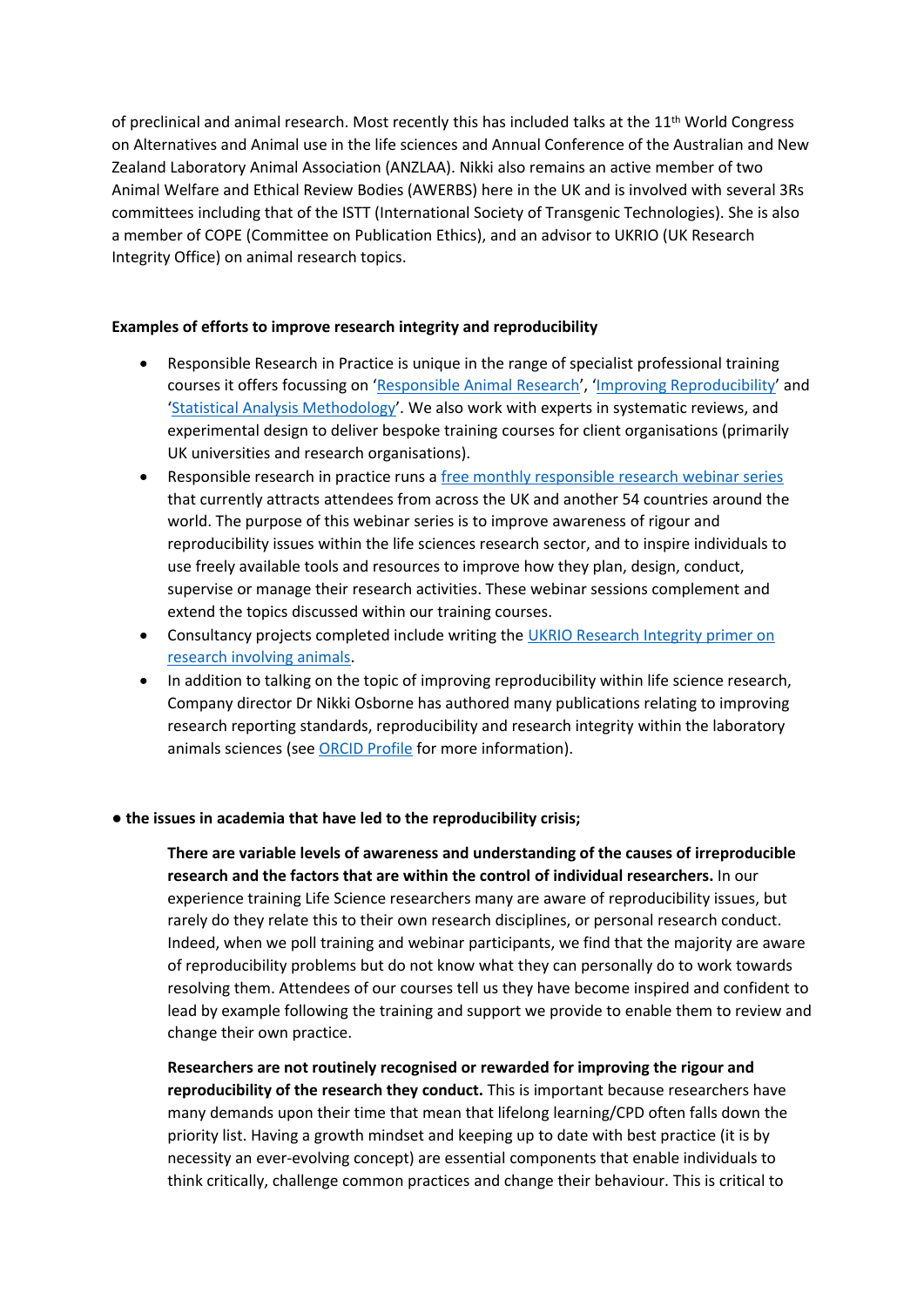efforts to improve the rigour and reproducibility of the research they conduct. The benefits of this are clear, and yet these qualities indicative of excellence are not recognised, rewarded or celebrated within the scientific community.

**Inconsistent training in how to plan, design, conduct, manage, supervise, analyse and report research.** Many academic establishments provide very basic level generic e-learning training on research integrity and reproducibility issues that restates expectations that can be applied across all subject areas. In reality, there are numerous practical differences in how STEM research, and arts, humanities and social sciences research is planned, conducted and the research outputs generated. Because of this generic research integrity and reproducibility training is ineffective. It fails to contextualise information so whilst researcher may understand the general principles, they remain unable to recognise what this means in the practical context of their own research activities and unable to develop the skills required to apply the principles during the course of their work.

#### **● the role of the following in addressing the reproducibility crisis:**

#### **- research funders, including public funding bodies;**

We recognise that UKRI funders and others (Wellcome Trust, Royal Society, Nuffield Council on Bioethics) have been working together to identify and seek to improve issues of rigour and reproducibility for many years. Examples of this include: the AMRC ["Reproducibility](https://acmedsci.ac.uk/policy/policy-projects/reproducibility-and-reliability-of-biomedical-research) [and](https://acmedsci.ac.uk/policy/policy-projects/reproducibility-and-reliability-of-biomedical-research) [reliability](https://acmedsci.ac.uk/policy/policy-projects/reproducibility-and-reliability-of-biomedical-research) [of](https://acmedsci.ac.uk/policy/policy-projects/reproducibility-and-reliability-of-biomedical-research) [biomedical](https://acmedsci.ac.uk/policy/policy-projects/reproducibility-and-reliability-of-biomedical-research) [research:](https://acmedsci.ac.uk/policy/policy-projects/reproducibility-and-reliability-of-biomedical-research) [improving](https://acmedsci.ac.uk/policy/policy-projects/reproducibility-and-reliability-of-biomedical-research) [research](https://acmedsci.ac.uk/policy/policy-projects/reproducibility-and-reliability-of-biomedical-research) [practice"](https://acmedsci.ac.uk/policy/policy-projects/reproducibility-and-reliability-of-biomedical-research) symposium in 2015; NC3Rs [experimental](https://eda.nc3rs.org.uk/about) [design](https://eda.nc3rs.org.uk/about) [assistant](https://eda.nc3rs.org.uk/about) tool and [ARRIVE](https://arriveguidelines.org/) [reporting](https://arriveguidelines.org/) [guidelines](https://arriveguidelines.org/); Nuffield Council on Bioethics 2014 report ["The](https://www.nuffieldbioethics.org/publications/the-culture-of-scientific-research) [Culture](https://www.nuffieldbioethics.org/publications/the-culture-of-scientific-research) [Of](https://www.nuffieldbioethics.org/publications/the-culture-of-scientific-research) [Scientific](https://www.nuffieldbioethics.org/publications/the-culture-of-scientific-research) [Research](https://www.nuffieldbioethics.org/publications/the-culture-of-scientific-research) [In](https://www.nuffieldbioethics.org/publications/the-culture-of-scientific-research) [The](https://www.nuffieldbioethics.org/publications/the-culture-of-scientific-research) [UK](https://www.nuffieldbioethics.org/publications/the-culture-of-scientific-research)"; Wellcome Trust 2020 report ["What](https://wellcome.org/reports/what-researchers-think-about-research-culture) [researchers](https://wellcome.org/reports/what-researchers-think-about-research-culture) [think](https://wellcome.org/reports/what-researchers-think-about-research-culture) [about](https://wellcome.org/reports/what-researchers-think-about-research-culture) [the](https://wellcome.org/reports/what-researchers-think-about-research-culture) [culture](https://wellcome.org/reports/what-researchers-think-about-research-culture) [they](https://wellcome.org/reports/what-researchers-think-about-research-culture) [work](https://wellcome.org/reports/what-researchers-think-about-research-culture) [in"](https://wellcome.org/reports/what-researchers-think-about-research-culture). We welcome these efforts but believe that research funders can do more.

We would like to see funders provide a list of key qualities funding applicants need to demonstrate evidence of when applying for funding and for specific training requirements to be linked to individual approved funding applications. For example, a growth mindset and critical thinking skills are key qualities. Plus all researchers should receive regular training in how to plan, design and conduct research in accordance with best practice as it relates to their personal research discipline and the experimental techniques and methodologies used. Funders currently require successful applicants to provide evidence of the outputs resulting from the funded project. We would therefore like to see funders require applicants to upload evidence of specialist training attended and other ongoing CPD activities that relate to the delivery of funded research in accordance with best practice. This would emphasise the importance attached to lifelong learning and it an indicator of the presence of a growth mindset. It is not sufficient in our view for funders to provide generic expectations of researchers and/or host institutions/organisations with regards training.

We would also like to see research funders proactively identifying and showcasing the efforts of the researchers they fund to improve rigour and reproducibility. Funders have the potential to identify individuals using the project outcome information collected using the ResearchFish system and highlight them using the UKRI Gateway to research portal. Such an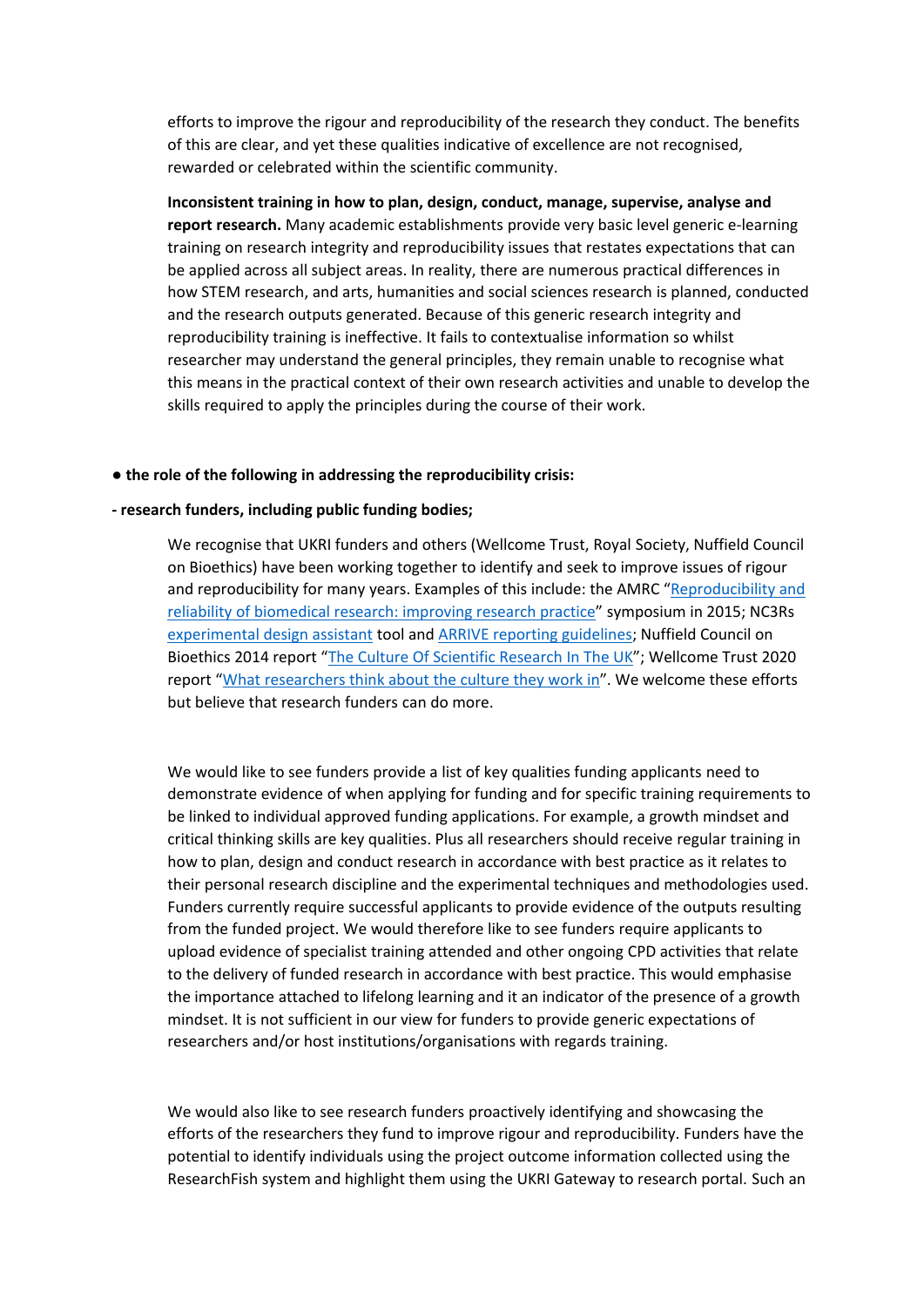approach illustrates what is possible within different research disciplines, emphasises the benefits for science and Society and is consistent with the responsible research and innovation agenda.

We would like to see funders encourage greater use of systematic review and/or metaanalysis methodology. By conducting new analyses using existing data potential uncontrolled variables and/or confounding factors can be identified. The effect of these critical variables/factors can then be minimised during future experiments using a factorial experimental design and resulting in more reproducible results. Equally novel meta-analyses of existing data can on occasion partially or completely replace the need for additional experiments to generate additional data. This is about maximising the benefits arising from existing data/experiments so is about greater utilisation of existing research outputs rather than blindly funding new experiments to generate new data for analysis.

We would like to see funders set up a funding scheme to enable researchers to apply for funding to cover the costs for specialist training courses. We envisage that funders could either select organisations to partner with to identify specialist courses that they feel researchers would benefit from attending, or they could have a dedicated funding call so that researchers identify the specific training course they wish to attend and apply to have the registration fees funded as required. We are aware that researchers can include costs for training within their grant applications but in our experience, funds provided for training costs are often spent on other research costs not covered by the grants. This is another reason why we would like to see research funders require applicants to upload evidence of training to demonstrate efforts to develop or update core skills and key qualities.

#### **- research institutions and groups;**

At present there is a lot of internal politics within academic research institutions regarding the funding of training for researchers. Often generic training qualifies for core funding whilst training that is discipline, technique or methodology specific is not and so does not happen. We believe that research institutions should pride themselves on providing specific training and support that enables staff and students to implement good practice. Excellent, rigorous and reproducible research does not happen by chance, it requires requires individuals to undertake and achieve three stages of learning:

- Stage 1 an awareness and understanding of contemporary best practice standards in all aspects of research practice (including ethics, integrity, experimental design, methodology, statistical analysis and research dissemination). This training needs to tailored to specific research disciplines, methodologies or techniques.
- Stage 2 the ability to recognise what 'best practice' means for a given research activity or project at a given moment of time. Note - this will change throughout a researcher's career as they move labs and take on additional roles such as supervisor, peer reviewer, manager, lecturer, mentor. It therefore needs to be tailored to individual establishments, disciplines, and career stages.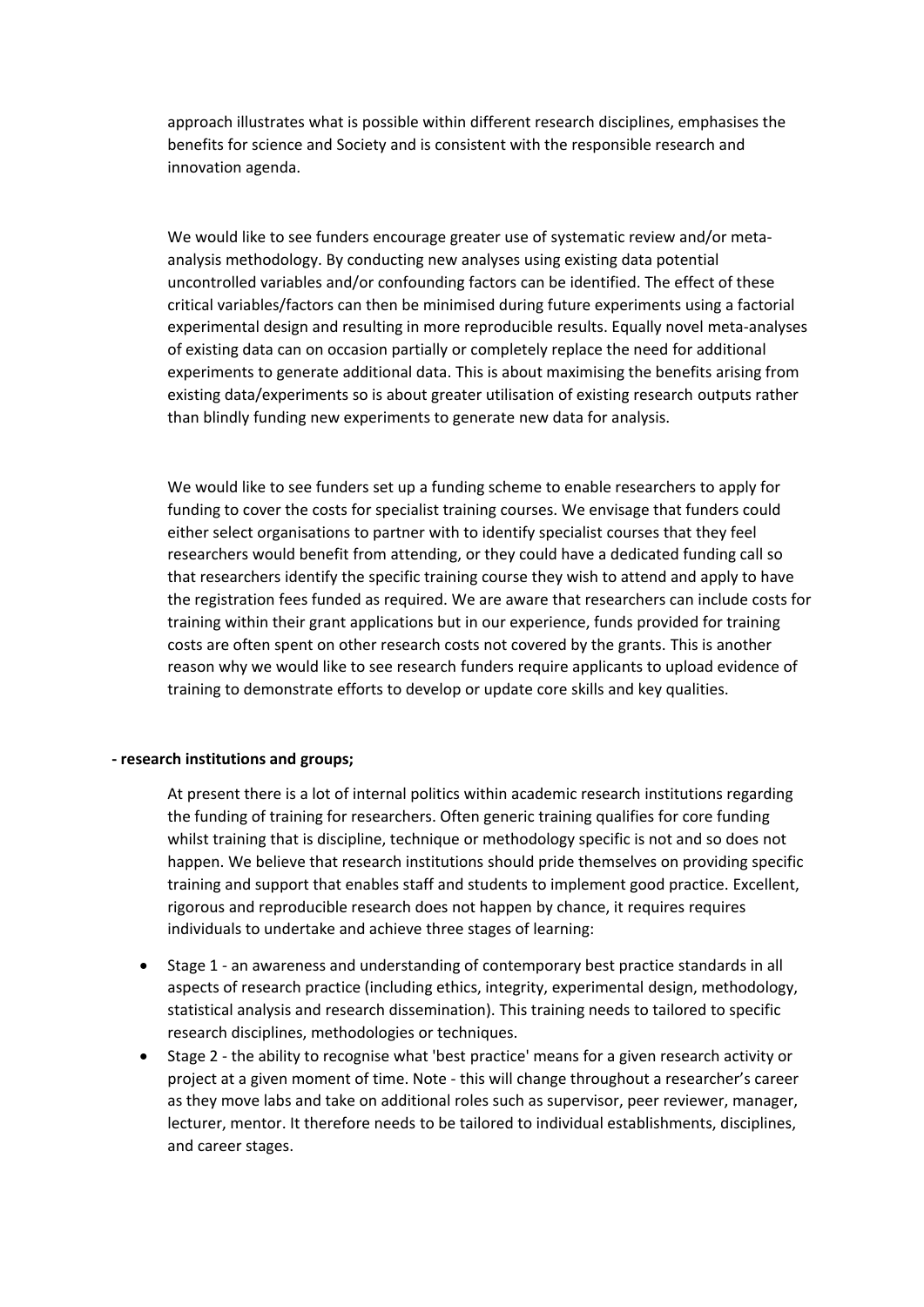Stage 3 - the confidence and competence to implement best practice and deliver rigorous, reproducible research when it matters i.e on a daily basis.

We do not believe that all three of these learning stages are currently recognised and catered for. There are many reasons for this:

- There are too few places currently available on specialist training courses to address this need. The UK is world leading in the kinds of specialist training available via organisations such as the [UK](https://www.ukrn.org/) [Reproducibility](https://www.ukrn.org/) [Network](https://www.ukrn.org/) and companies such as ourselves, but more needs to be done to increase access to this training and the numbers of researcher benefiting from these courses.
- There are also cultural issues limiting the accessibility and availability of specialist training because traditionally stages 2 and 3 were attained through working alongside peers and colleagues. In the current research culture this is not achievable for several reasons including:
	- PhD students and junior researchers are required to work independently at a much earlier stage without dedicated training or mentoring. This is because their bosses, peers and more experienced colleagues are often too busy to be able to spend time with them unless they have results to discuss and are not acknowledged or rewarded for doing so.
	- Older researchers who are commonly the ones deciding on training provision for junior members of their teams learnt how to conduct research by the traditional method of working alongside others. They therefore assume that the new generation will learn the same way and so do not see the need or value of providing specific training in discipline specific core skills.
	- Many common research practices relating to the planning, design, conduct and analysis of research are no longer good practice, but they have become entrenched because researchers are too time poor to challenge or critique them. Thus what little students and junior researcher can learn from their peers is often poor practices that further contribute to reproducibility issues. Examples include: using the research model/method they are most familiar with rather than the most appropriate to generate or test the hypothesis; not implementing approaches to minimise potential sources of bias such as randomisation & blinding; incorrectly identifying the experimental unit, using a sample size based upon experience rather than a power calculation; not deciding upon the method of statistical analysis in advance; not understanding the difference between correlation and causation, not defining inclusion/exclusion criteria, not designing experiments to take into account potential uncontrolled variables and confounding factors.

# **- individual researchers;**

All the researchers that we work with are passionate about their work, want to be the best researchers that they can, and conduct their research in the best way they know. This is exemplified by the several early-career researcher lead initiatives seeking to improve rigour and reproducibility. For example: